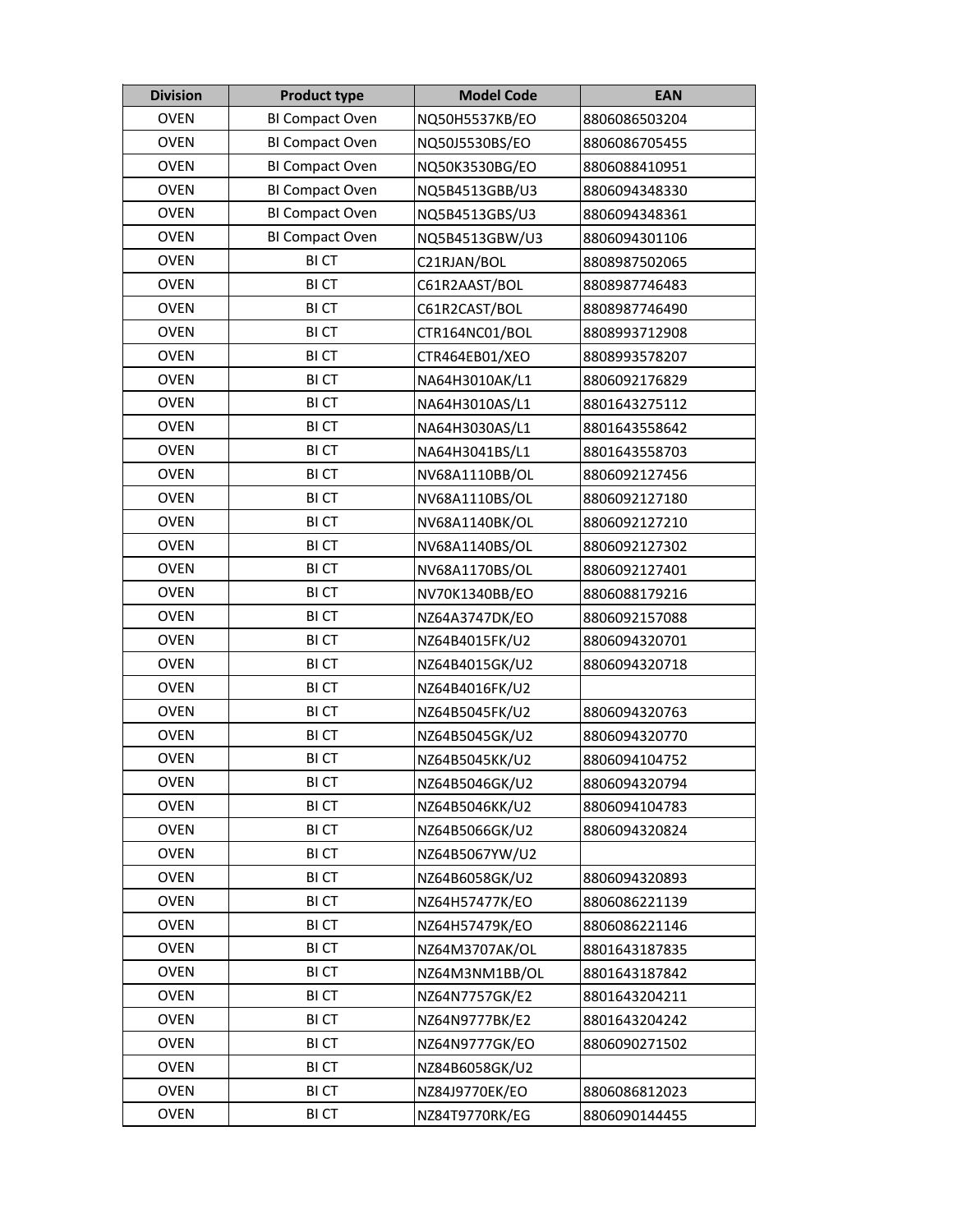| OVEN        | <b>BICT</b>    | NZ85B6058GK/U2 |               |
|-------------|----------------|----------------|---------------|
| <b>WM</b>   | <b>BI DW</b>   | DW50R4040BB/EO | 8801643762360 |
| <b>WM</b>   | <b>BI DW</b>   | DW60A8060BB/EO | 8806090974458 |
| WM          | <b>BI DW</b>   | DW60M5040BB/EO | 8806088771427 |
| <b>WM</b>   | <b>BI DW</b>   | DW60M5060BB/EO | 8806088771434 |
| WM          | <b>BI DW</b>   | DW60M6040BB/EG | 8806088781631 |
| <b>WM</b>   | <b>BI DW</b>   | DW60M6040BB/EO | 8806088803005 |
| WM          | <b>BI DW</b>   | DW60M6040FW/EC | 8806088922980 |
| <b>WM</b>   | <b>BI DW</b>   | DW60M6050BB/EO | 8806088803029 |
| <b>WM</b>   | <b>BI DW</b>   | DW60M6050FS/EC | 8806088927107 |
| <b>WM</b>   | <b>BI DW</b>   | DW60M6050SS/EO | 8806088803036 |
| <b>WM</b>   | <b>BI DW</b>   | DW60M9550BB/EO | 8801643088736 |
| <b>OVEN</b> | <b>BI Hood</b> | HDC6145BX/BOL  | 8808993617111 |
| <b>OVEN</b> | <b>BI Hood</b> | NK24M5060SS/UR | 8806088787688 |
| <b>OVEN</b> | <b>BI Hood</b> | NK24M5070BG/UR | 8806088787695 |
| <b>OVEN</b> | <b>BI Hood</b> | NK24M5070CS/UR | 8806088787718 |
| <b>OVEN</b> | <b>BI Hood</b> | NK24M7070VB/UR | 8806088746296 |
| <b>OVEN</b> | <b>BI Hood</b> | NK24M7070VS/UR | 8806088787725 |
| <b>OVEN</b> | <b>BI Hood</b> | NK24N9804VB/UR | 8801643237127 |
| <b>OVEN</b> | <b>BI Hood</b> | NK36M7070VB/UR | 8806088787800 |
| <b>OVEN</b> | <b>BI Hood</b> | NK36M7070VS/UR | 8806088748764 |
| <b>OVEN</b> | <b>BI MWO</b>  | FG87KST/BOL    | 8808979701001 |
| <b>OVEN</b> | <b>BI MWO</b>  | FG87SST/BOL    | 8806085169777 |
| <b>OVEN</b> | <b>BI MWO</b>  | FG87SUB/BOL    | 8806088160399 |
| <b>OVEN</b> | <b>BI MWO</b>  | FG87SUG/OL     | 8801643757557 |
| <b>OVEN</b> | <b>BI MWO</b>  | FG88SUST/OL    | 8801643757571 |
| <b>OVEN</b> | <b>BI MWO</b>  | MG23A7013CA/OL | 8806092062696 |
| <b>OVEN</b> | <b>BI MWO</b>  | MG23A7013CB/OL | 8806092062733 |
| <b>OVEN</b> | <b>BI MWO</b>  | MG23A7013CT/OL | 8806092062801 |
| OVEN        | BI MWO         | MG23A7033CA/OL |               |
| <b>OVEN</b> | <b>BI MWO</b>  | MG23A7033CD/OL |               |
| <b>OVEN</b> | <b>BI MWO</b>  | MG23A7033CT/OL |               |
| <b>OVEN</b> | <b>BI MWO</b>  | MG23A7035CK/OL |               |
| <b>OVEN</b> | <b>BI MWO</b>  | MG23A7118CK/OL | 8806092062849 |
| <b>OVEN</b> | BI Oven        | NV66M3531BB/EO | 8806088842448 |
| <b>OVEN</b> | BI Oven        | NV66M3531BS/OL | 8806088660707 |
| <b>OVEN</b> | BI Oven        | NV68A1110BS/ZE | 8806092127197 |
| <b>OVEN</b> | BI Oven        | NV68A1140BK/EO | 8806092669314 |
| <b>OVEN</b> | BI Oven        | NV68A1140BS/EO | 8806092127272 |
| <b>OVEN</b> | BI Oven        | NV68A1170BS/EF | 8806092127371 |
| <b>OVEN</b> | BI Oven        | NV68R2340RM/OL | 8806090102530 |
| <b>OVEN</b> | BI Oven        | NV68R2340RS/OL | 8806090102547 |
| <b>OVEN</b> | BI Oven        | NV70K1340BB/OL | 8806088179391 |
| <b>OVEN</b> | BI Oven        | NV70K1340BS/OL | 8806088179407 |
|             |                |                |               |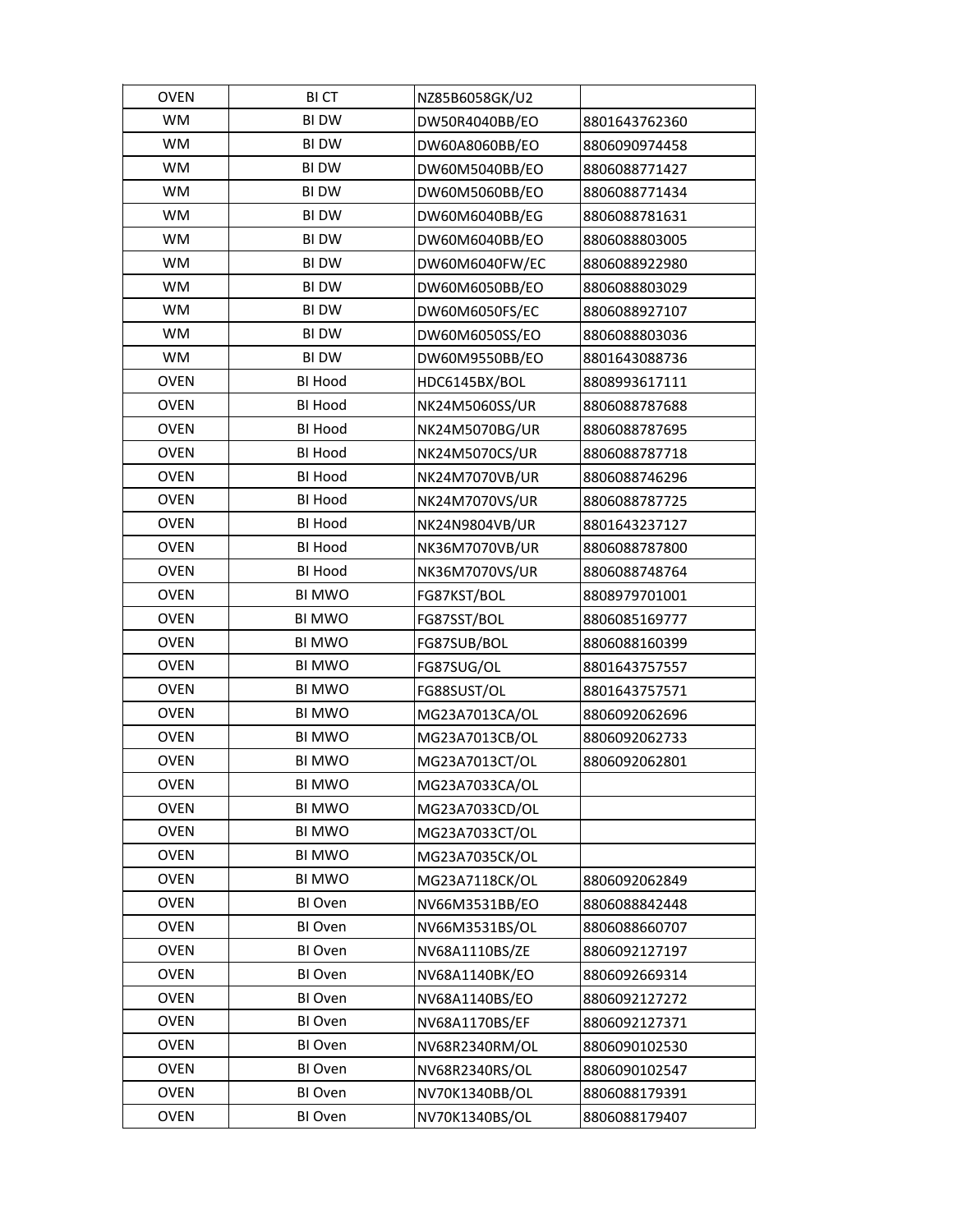| <b>OVEN</b> | BI Oven       | NV70K2340RB/OL | 8806088179421 |
|-------------|---------------|----------------|---------------|
| <b>OVEN</b> | BI Oven       | NV70K2340RM/EG | 8801643250744 |
| <b>OVEN</b> | BI Oven       | NV70K2340RS/EO | 8806088179643 |
| <b>OVEN</b> | BI Oven       | NV70K3370BB/EF | 8806088262000 |
| <b>OVEN</b> | BI Oven       | NV70K3370BS/OL | 8806088179292 |
| <b>OVEN</b> | BI Oven       | NV73J9770RS/EO | 8806086574839 |
| <b>OVEN</b> | BI Oven       | NV75A4671RS/OL |               |
| <b>OVEN</b> | BI Oven       | NV75K5571RS/OL | 8806088179735 |
| <b>OVEN</b> | BI Oven       | NV75N5641RB/EO | 8801643182717 |
| <b>OVEN</b> | BI Oven       | NV75N5671RS/EG | 8801643186654 |
| <b>OVEN</b> | BI Oven       | NV75N5671RS/OL | 8801643181932 |
| <b>OVEN</b> | BI Oven       | NV75N7677RS/EO | 8801643182793 |
| <b>OVEN</b> | BI Oven       | NV75R5641RB/OL | 8806090102561 |
| <b>OVEN</b> | BI Oven       | NV7B4120QAB/U3 |               |
| <b>OVEN</b> | BI Oven       | NV7B4120QAK/U3 |               |
| <b>OVEN</b> | BI Oven       | NV7B4120QAS/U3 |               |
| <b>OVEN</b> | BI Oven       | NV7B4120WAK/U3 |               |
| <b>OVEN</b> | BI Oven       | NV7B4120WAS/U3 |               |
| <b>OVEN</b> | BI Oven       | NV7B4130QAK/U3 |               |
| <b>OVEN</b> | BI Oven       | NV7B4130QAS/U3 |               |
| <b>OVEN</b> | BI Oven       | NV7B4130WAS/U3 |               |
| <b>OVEN</b> | BI Oven       | NV7B4420PAW/U3 |               |
| <b>OVEN</b> | BI Oven       | NV7B4430PAB/U3 |               |
| <b>OVEN</b> | BI Oven       | NV7B4440SAB/U3 |               |
| <b>OVEN</b> | BI Oven       | NV7B4440SAW/U3 |               |
| <b>OVEN</b> | BI Oven       | NV7B4455JAS/U3 |               |
| <b>OVEN</b> | BI Oven       | NV7B4535NAK/U3 |               |
| <b>OVEN</b> | BI Oven       | NV7B4535NAS/U3 |               |
| <b>OVEN</b> | BI Oven       | NV7B4550KAK/U3 |               |
| <b>OVEN</b> | BI Oven       | NV7B5750HAK/U3 |               |
| <b>OVEN</b> | BI Oven       | NV7B5775LAK/U3 |               |
| <b>OVEN</b> | BI Oven       | NV7B6795AAK/U3 |               |
| <b>REF</b>  | <b>BI REF</b> | BRB260000WW/EF | 8806088593081 |
| <b>REF</b>  | BI REF        | BRB260010WW/EF | 8806088593104 |
| <b>REF</b>  | <b>BI REF</b> | BRB260031WW/EF | 8806088593128 |
| <b>REF</b>  | BI REF        | BRB260035WW/EF | 8806088593159 |
| <b>REF</b>  | <b>BI REF</b> | BRB260087WW/EF | 8806088593173 |
| <b>REF</b>  | <b>BI REF</b> | BRB260131WW/EF | 8806088593210 |
| <b>REF</b>  | <b>BI REF</b> | BRB260176WW/EF | 8806088593265 |
| REF         | <b>BI REF</b> | BRB260178WW/EF | 8806088593272 |
| <b>REF</b>  | <b>BI REF</b> | BRB260187WW/EF | 8806088593289 |
| <b>REF</b>  | <b>BI REF</b> | BRB260189WW/EF | 8806088593319 |
| REF         | <b>BI REF</b> | BRB26600FWW/EF | 8806092211087 |
| <b>REF</b>  | <b>BI REF</b> | BRB26602FWW/EF | 8806092211117 |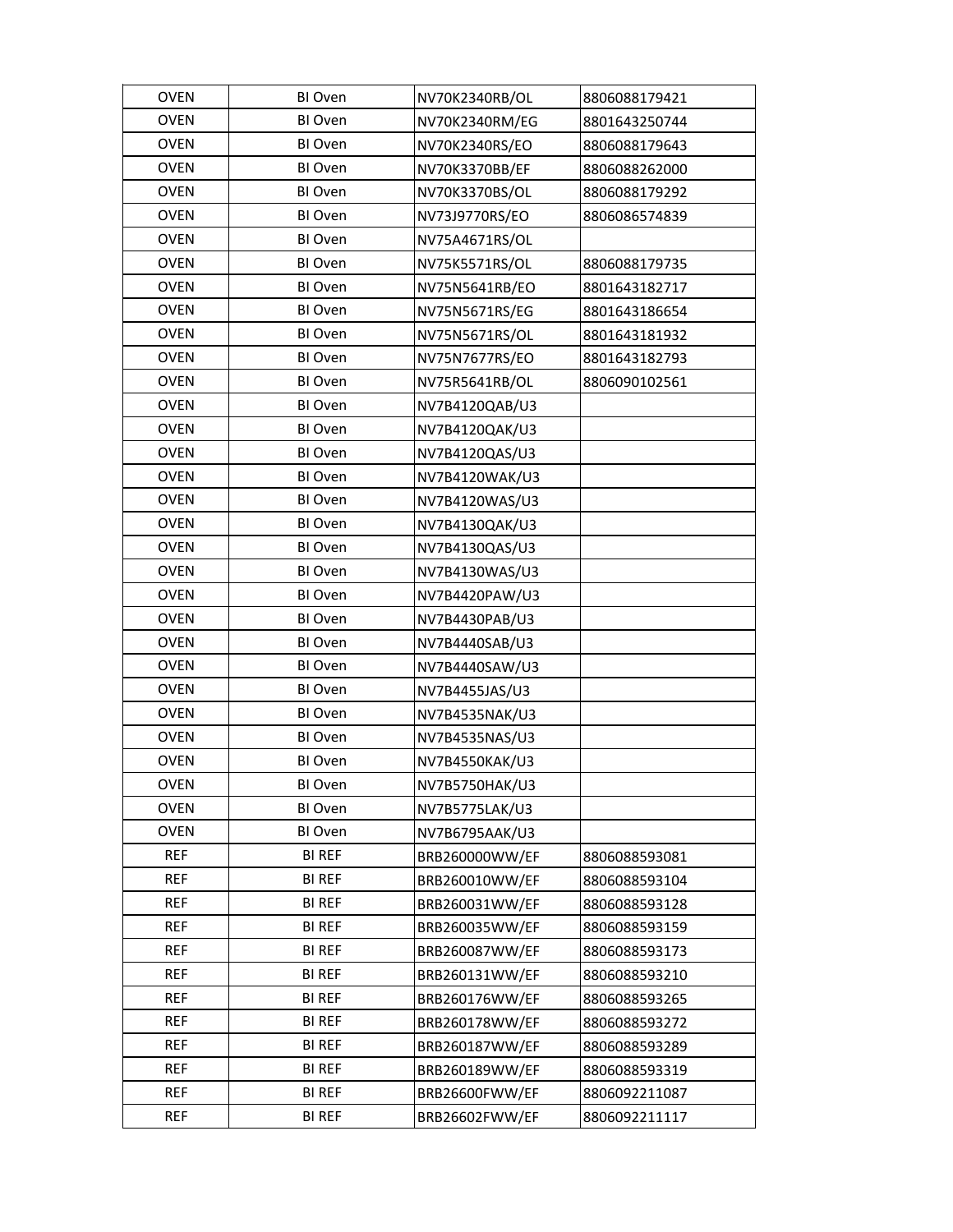| REF        | <b>BI REF</b> | BRB26602FWW/EZ | 8806092211124 |
|------------|---------------|----------------|---------------|
| <b>REF</b> | <b>BI REF</b> | BRB26703EWW/EF | 8806092211285 |
| <b>REF</b> | <b>BI REF</b> | BRB26703EWW/EZ | 8806092211292 |
| <b>REF</b> | <b>BI REF</b> | BRB26705EWW/EF | 8806092211322 |
| <b>REF</b> | <b>BI REF</b> | BRB26713EWW/EF | 8806092138810 |
| <b>REF</b> | <b>BI REF</b> | BRB26713EWW/EZ | 8806092211360 |
| <b>REF</b> | <b>BI REF</b> | BRB26715DWW/EF | 8806092138827 |
| <b>REF</b> | <b>BI REF</b> | BRB30602FWW/EF | 8806092211513 |
| <b>REF</b> | <b>BI REF</b> | BRB30705EWW/EF | 8806092138872 |
| <b>WM</b>  | Combo         | WD12T504DWW/S7 | 8806092225381 |
| <b>WM</b>  | Combo         | WD12T734DSX/S7 |               |
| <b>WM</b>  | Combo         | WD12TP34DSX/S7 | 8806092192393 |
| <b>WM</b>  | Combo         | WD80J5430AW/LE | 8806086704526 |
| <b>WM</b>  | Combo         | WD80J5A10AW/LE | 8801643114428 |
| <b>WM</b>  | Combo         | WD80J6A10AW/LE | 8801643114497 |
| WM         | Combo         | WD80K52E0ZW/LE | 8801643900496 |
| <b>WM</b>  | Combo         | WD80K5A10OW/LE | 8801643114534 |
| WM         | Combo         | WD80M4A43JW/LE | 8801643114657 |
| WM         | Combo         | WD80T4046EE/LE | 8806090603891 |
| <b>WM</b>  | Combo         | WD80T554DBW/S7 | 8806090609589 |
| <b>WM</b>  | Combo         | WD80T634DBH/S7 | 8806090605093 |
| WM         | Combo         | WD8NK52E0ZW/LE | 8806090571213 |
| <b>WM</b>  | Combo         | WD90J6A10AW/LE | 8801643114909 |
| <b>WM</b>  | Combo         | WD90K5B10OW/LE | 8801643804466 |
| <b>WM</b>  | Combo         | WD90N644OOW/LE | 8801643157814 |
| <b>WM</b>  | Combo         | WD90T554DBW/S7 | 8806090609718 |
| WM         | Combo         | WD90T634DBH/S7 | 8806090609725 |
| <b>WM</b>  | Combo         | WD90T754DBH/S7 | 8806090603969 |
| WM         | Dryer         | DV70M50203W/LE | 8806088732305 |
| WM         | Dryer         | DV70M5020QW/LE | 8806088771373 |
| <b>WM</b>  | Dryer         | DV70TA000TE/LE | 8806090665493 |
| WM         | Dryer         | DV80H8100HW/EE | 8806086191715 |
| <b>WM</b>  | Dryer         | DV80M50103W/LE | 8806088732336 |
| WM         | Dryer         | DV80M5010QW/LE | 8806088732350 |
| <b>WM</b>  | Dryer         | DV80T5220AW/S7 | 8806090604751 |
| <b>WM</b>  | Dryer         | DV80T5220AX/S7 | 8806090604782 |
| <b>WM</b>  | Dryer         | DV80T7220BH/S7 | 8806090604942 |
| <b>WM</b>  | Dryer         | DV80TA020DE/LE | 8806090665677 |
| <b>WM</b>  | Dryer         | DV80TA220TE/LE | 8806090665912 |
| WM         | Dryer         | DV90N62632W/LE | 8801643812379 |
| <b>WM</b>  | Dryer         | DV90N62632X/LE | 8801643197780 |
| <b>WM</b>  | Dryer         | DV90N8287AW/LE | 8801643197803 |
| WM         | Dryer         | DV90T6240LH/S7 | 8806090601941 |
| WM         | Dryer         | DV90T7240BX/S7 | 8806090603792 |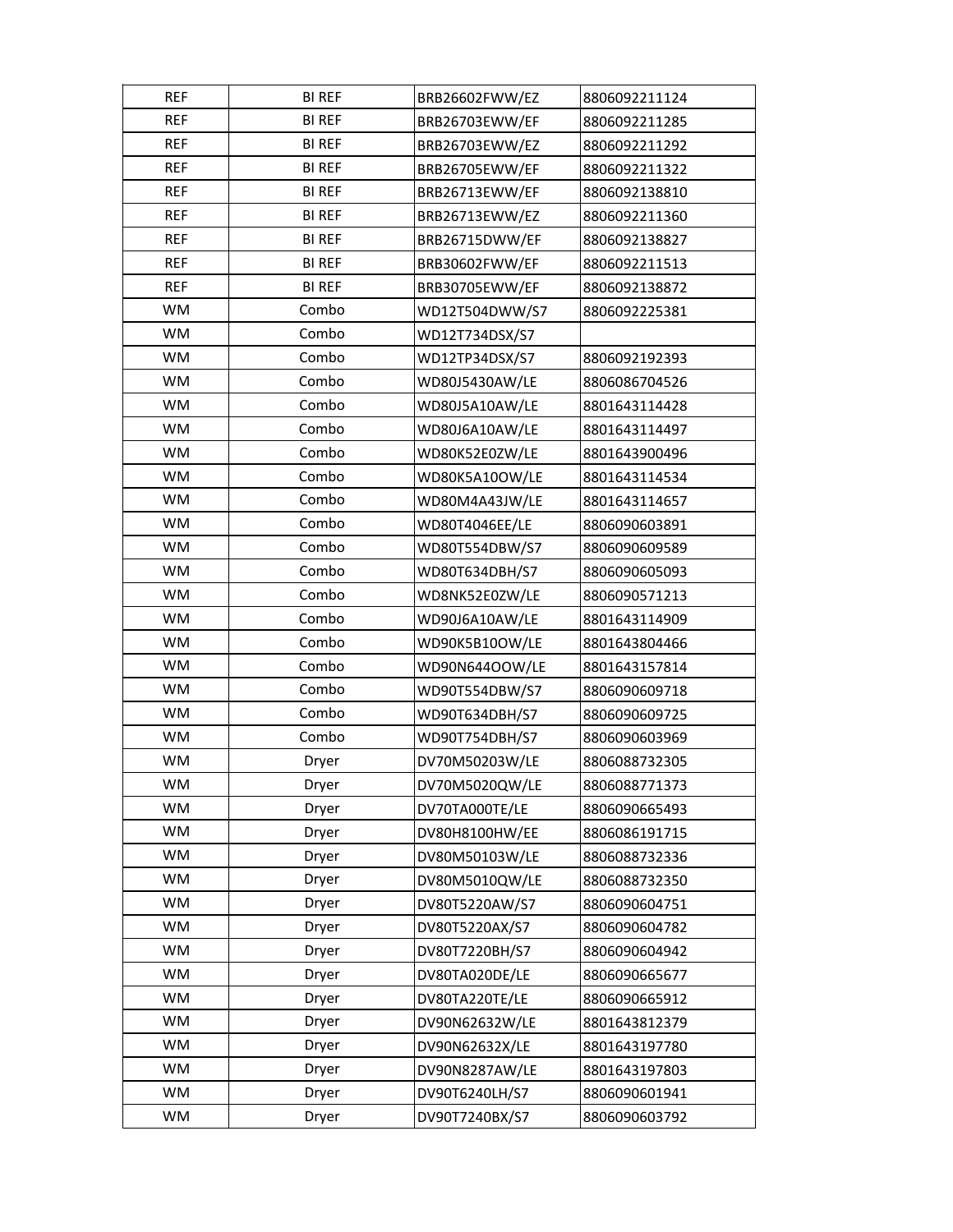| WM         | Dryer            | DV90T8240SH/S7 | 8806090605017 |
|------------|------------------|----------------|---------------|
| VC         | <b>Jet Stick</b> | VS15A6031R1/GE | 8806092158801 |
| VC         | Jet Stick        | VS15R8544S1/GE | 8806090116223 |
| VC         | Jet Stick        | VS15R8548S5/GE | 8806090114953 |
| VC         | <b>Jet Stick</b> | VS15T7031R1/GE | 8806090397554 |
| VC         | <b>Jet Stick</b> | VS15T7036R5/GE | 8806090397585 |
| VC         | <b>Jet Stick</b> | VS20A95843W/GE | 8806092806726 |
| VC         | Jet Stick        | VS20R9044T2/GE | 8806092054325 |
| VC         | Jet Stick        | VS20R9048T3/GE | 8806092054400 |
| VC         | <b>Jet Stick</b> | VS20T7533T4/GE | 8806090397592 |
| VC         | <b>Jet Stick</b> | VS20T7536T5/GE | 8806090397608 |
| VC         | <b>Jet Stick</b> | VS20T7538T5/GE | 8806090397615 |
| <b>REF</b> | <b>REF</b>       | RB30J3000WW/EF | 8806086725194 |
| <b>REF</b> | <b>REF</b>       | RB30J3200SS/EF | 8806088136653 |
| <b>REF</b> | <b>REF</b>       | RB30J3600SA/EK | 8806088440071 |
| <b>REF</b> | <b>REF</b>       | RB31FDJNDSS/EF | 8806085350526 |
| <b>REF</b> | <b>REF</b>       | RB31FDRNDBC/EF | 8806086438322 |
| <b>REF</b> | <b>REF</b>       | RB31FDRNDSA/EF | 8806085341364 |
| <b>REF</b> | <b>REF</b>       | RB31FEJNCSS/EF | 8806085350557 |
| <b>REF</b> | <b>REF</b>       | RB31FERNDEF/EF | 8806085341548 |
| <b>REF</b> | <b>REF</b>       | RB31FERNDSA/EF | 8806085341555 |
| <b>REF</b> | <b>REF</b>       | RB31FERNDSS/EF | 8806085350595 |
| <b>REF</b> | <b>REF</b>       | RB31HSR2DSA/EF | 8806086021166 |
| <b>REF</b> | <b>REF</b>       | RB31HSR2DWW/EF | 8806086021371 |
| REF        | <b>REF</b>       | RB32T600CSA/EF |               |
| REF        | <b>REF</b>       | RB33J3000SA/EK | 8806088440088 |
| <b>REF</b> | <b>REF</b>       | RB33J3015WW/EF | 8806086725156 |
| <b>REF</b> | <b>REF</b>       | RB33J3200SA/EK | 8806088440095 |
| <b>REF</b> | <b>REF</b>       | RB33J3200SS/EK | 8806088440101 |
| <b>REF</b> | <b>REF</b>       | RB33J3200WW/EF | 8806086725798 |
| REF        | <b>REF</b>       | RB33J3200WW/EK | 8806088440118 |
| REF        | REF              | RB33J3205SA/EF | 8806086726078 |
| <b>REF</b> | <b>REF</b>       | RB33J3215SS/EF | 8806086725729 |
| <b>REF</b> | <b>REF</b>       | RB33J3230BC/EF | 8806086725873 |
| <b>REF</b> | <b>REF</b>       | RB33J3420SS/EF | 8806088136714 |
| REF        | <b>REF</b>       | RB33J3800SA/EK | 8806088440125 |
| REF        | <b>REF</b>       | RB33N301NSA/EF | 8801643194253 |
| REF        | REF              | RB33N301NWW/EF | 8801643194246 |
| REF        | <b>REF</b>       | RB34A601F2C/EF |               |
| <b>REF</b> | REF              | RB34A7B5D48/EF | 8806092313583 |
| REF        | <b>REF</b>       | RB34A7B5DCE/EF | 8806092253858 |
| <b>REF</b> | <b>REF</b>       | RB34A7B5DCL/EF | 8806092313590 |
| <b>REF</b> | REF              | RB34A7B5DS9/EF | 8806092253865 |
| <b>REF</b> | <b>REF</b>       | RB34A7B5E12/EF | 8806092253872 |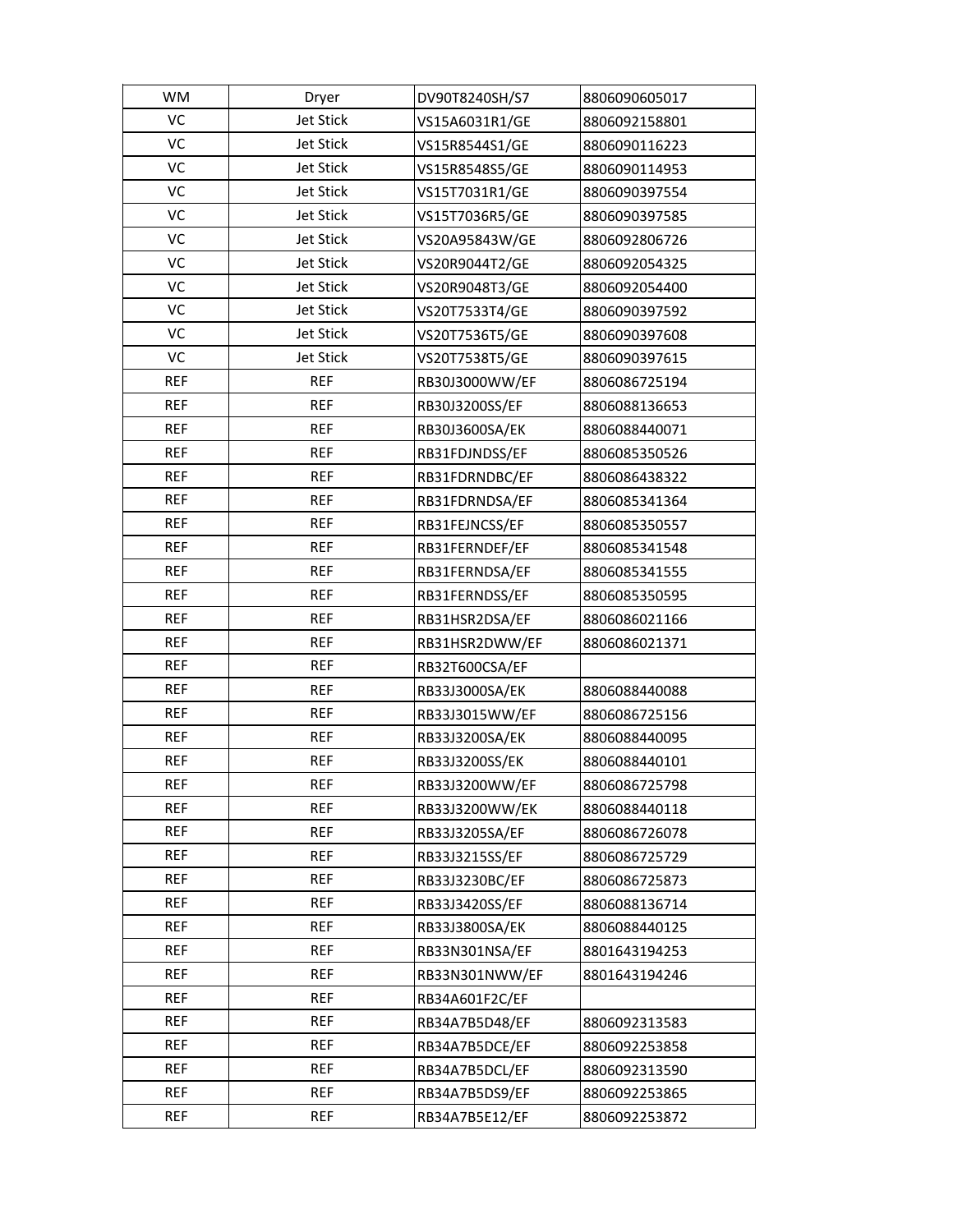| <b>REF</b> | <b>REF</b> | RB34A7B5E22/EF | 8806092253889 |
|------------|------------|----------------|---------------|
| <b>REF</b> | <b>REF</b> | RB34A7B5E22/EZ | 8806092253896 |
| <b>REF</b> | <b>REF</b> | RB34A7B5EB1/EF | 8806092253902 |
| <b>REF</b> | REF        | RB34K6100SS/EF | 8806088497822 |
| <b>REF</b> | <b>REF</b> | RB34T600FSA/EF | 8806090562556 |
| <b>REF</b> | <b>REF</b> | RB34T601FS9/EF | 8806090561375 |
| <b>REF</b> | <b>REF</b> | RB34T602EB1/EF | 8806092207516 |
| <b>REF</b> | REF        | RB34T602EB1/EK | 8806090562587 |
| <b>REF</b> | <b>REF</b> | RB34T602FSA/EF | 8806090562617 |
| <b>REF</b> | <b>REF</b> | RB34T602FSA/EK | 8806090562624 |
| <b>REF</b> | <b>REF</b> | RB34T630ESA/EF | 8806090561436 |
| <b>REF</b> | <b>REF</b> | RB34T632ESA/EF | 8806090561467 |
| <b>REF</b> | <b>REF</b> | RB34T652EB1/EF | 8806092207523 |
| <b>REF</b> | <b>REF</b> | RB34T652EB1/EK | 8806090561474 |
| <b>REF</b> | <b>REF</b> | RB34T652ESA/EF | 8806090562679 |
| <b>REF</b> | <b>REF</b> | RB34T652ESA/EK | 8806090562686 |
| <b>REF</b> | <b>REF</b> | RB34T671FSA/EF | 8806090562747 |
| <b>REF</b> | <b>REF</b> | RB34T671FSA/EK | 8806090804243 |
| <b>REF</b> | REF        | RB34T672DSA/EF | 8806090561559 |
| <b>REF</b> | <b>REF</b> | RB34T672DSA/EK | 8806090562754 |
| <b>REF</b> | <b>REF</b> | RB34T672FEL/EF | 8806090562792 |
| <b>REF</b> | <b>REF</b> | RB34T672FEL/EK | 8806090804250 |
| <b>REF</b> | <b>REF</b> | RB34T672FWW/EF | 8806092207530 |
| <b>REF</b> | <b>REF</b> | RB34T672FWW/EK | 8806090561573 |
| <b>REF</b> | <b>REF</b> | RB34T675ESA/EF | 8806090562846 |
| <b>REF</b> | <b>REF</b> | RB34T675ESA/EK | 8806090561665 |
| <b>REF</b> | <b>REF</b> | RB34T775DS9/EF | 8806092207547 |
| <b>REF</b> | <b>REF</b> | RB34T775DS9/EK | 8806090561672 |
| <b>REF</b> | <b>REF</b> | RB36R8899SR/EF | 8801643821265 |
| <b>REF</b> | <b>REF</b> | RB36T602ESA/EF | 8806090561726 |
| <b>REF</b> | <b>REF</b> | RB36T602ESA/EK | 8806090561733 |
| <b>REF</b> | REF        | RB36T602FB1/EF | 8806092207554 |
| <b>REF</b> | <b>REF</b> | RB36T602FB1/EK | 8806090561740 |
| <b>REF</b> | <b>REF</b> | RB36T602FS9/EK | 8806090562921 |
| <b>REF</b> | <b>REF</b> | RB37J5000SA/EF | 8806086522113 |
| <b>REF</b> | REF        | RB37J5000SA/EK | 8801643975470 |
| <b>REF</b> | <b>REF</b> | RB37J5000WW/EF | 8806086522137 |
| <b>REF</b> | REF        | RB37J5005B1/EF | 8806088392585 |
| REF        | <b>REF</b> | RB37J5005SA/EF | 8806086796514 |
| <b>REF</b> | REF        | RB37J5005SA/EK | 8801643975487 |
| REF        | <b>REF</b> | RB37J5005WW/EF | 8806086522168 |
| <b>REF</b> | <b>REF</b> | RB37J501MB1/EF | 8801643784652 |
| <b>REF</b> | REF        | RB37J5215SS/EF | 8806086522427 |
| <b>REF</b> | <b>REF</b> | RB37J5220SA/EF | 8806086796682 |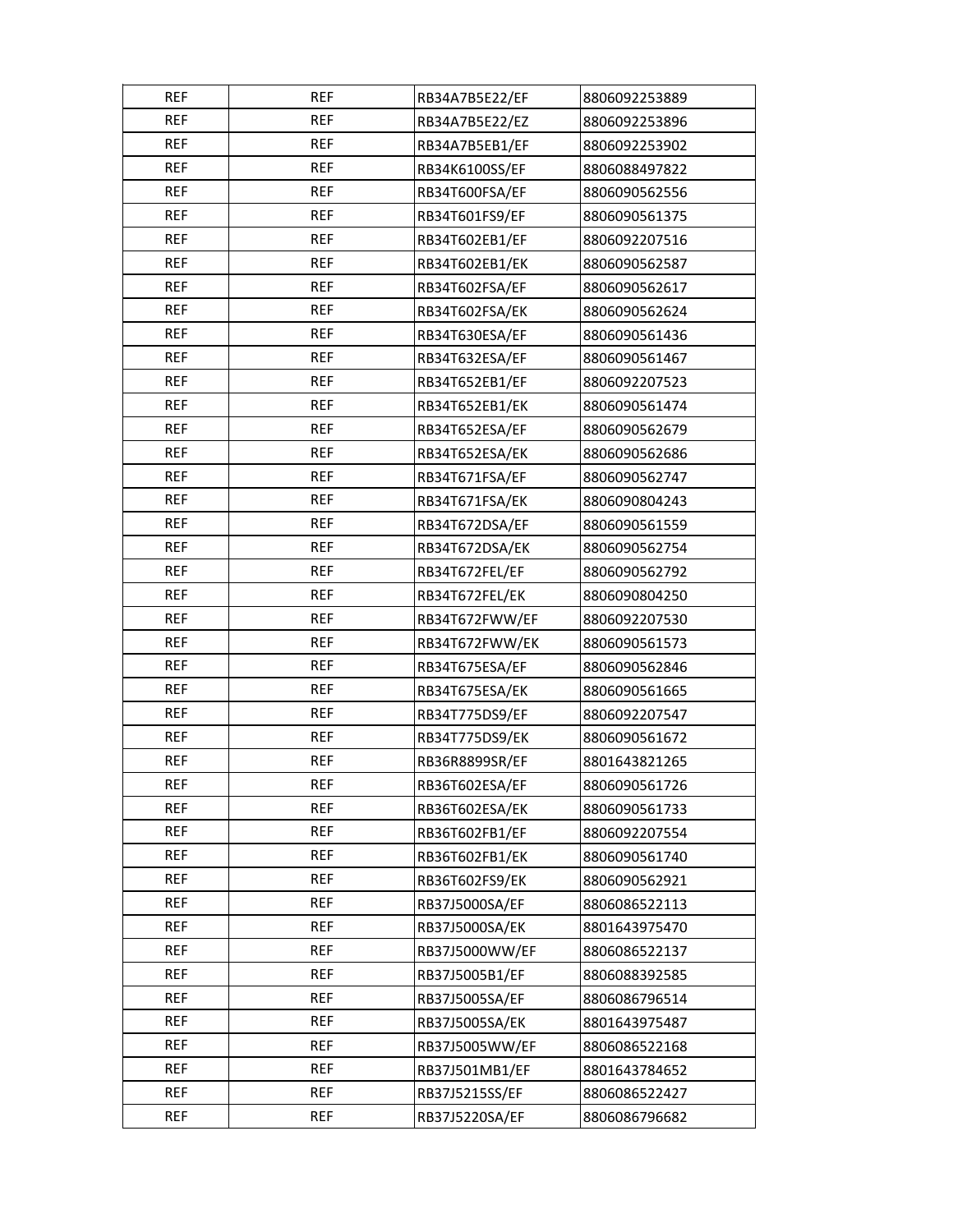| <b>REF</b> | <b>REF</b> | RB37J5240SS/EF | 8806086522601 |
|------------|------------|----------------|---------------|
| <b>REF</b> | <b>REF</b> | RB37J5800SA/EF | 8806088281629 |
| <b>REF</b> | <b>REF</b> | RB37J5820SA/EF | 8806088285771 |
| <b>REF</b> | REF        | RB38A601F2C/EF |               |
| <b>REF</b> | <b>REF</b> | RB38A7B6348WEF | 8806092313682 |
| <b>REF</b> | <b>REF</b> | RB38A7B63B1/EF | 8806092253094 |
| <b>REF</b> | <b>REF</b> | RB38A7B63S9/EF | 8806092253100 |
| <b>REF</b> | <b>REF</b> | RB38J7530SR/EF | 8806086839662 |
| <b>REF</b> | <b>REF</b> | RB38T600DB1/EF | 8806090563720 |
| <b>REF</b> | <b>REF</b> | RB38T600DB1/EK | 8806090561825 |
| <b>REF</b> | <b>REF</b> | RB38T600ESA/EF | 8806090561832 |
| <b>REF</b> | <b>REF</b> | RB38T600ESA/EK | 8806090561849 |
| <b>REF</b> | <b>REF</b> | RB38T600EWW/EF | 8806090822629 |
| <b>REF</b> | <b>REF</b> | RB38T600EWW/EK | 8806090563027 |
| <b>REF</b> | REF        | RB38T600FSA/EF | 8806090561856 |
| <b>REF</b> | <b>REF</b> | RB38T600FSA/EK | 8806090804267 |
| <b>REF</b> | <b>REF</b> | RB38T650EB1/EF | 8806092207561 |
| <b>REF</b> | <b>REF</b> | RB38T650EB1/EK | 8806090563157 |
| <b>REF</b> | REF        | RB38T650ESA/EF | 8806090562006 |
| <b>REF</b> | <b>REF</b> | RB38T650ESA/EK | 8806090563164 |
| <b>REF</b> | <b>REF</b> | RB38T675EB1/EF | 8806090563256 |
| <b>REF</b> | <b>REF</b> | RB38T675ES9/EF | 8806090562129 |
| <b>REF</b> | <b>REF</b> | RB38T675ESA/EF | 8806092207578 |
| <b>REF</b> | <b>REF</b> | RB38T675ESA/EK | 8806090563263 |
| <b>REF</b> | <b>REF</b> | RB38T7093B1/EK |               |
| <b>REF</b> | REF        | RB38T7093S9/EK |               |
| <b>REF</b> | <b>REF</b> | RB38T775DS9/EF | 8806092207585 |
| <b>REF</b> | <b>REF</b> | RB38T775DS9/EK | 8806090563324 |
| <b>REF</b> | <b>REF</b> | RB38T7993SR/EK |               |
| <b>REF</b> | <b>REF</b> | RB3VRS100SA/EO | 8801643986827 |
| <b>REF</b> | REF        | RB3VRS100WW/EO | 8806090001871 |
| <b>REF</b> | REF        | RB3VRS150SA/EF | 8806090016479 |
| <b>REF</b> | <b>REF</b> | RB3VRS150WW/EF | 8806090016509 |
| <b>REF</b> | REF        | RB3VTS104SA/EK | 8806090462795 |
| <b>REF</b> | <b>REF</b> | RB3VTS104SA/EO | 8806090462801 |
| <b>REF</b> | <b>REF</b> | RB3VTS104WW/EK | 8806090462849 |
| <b>REF</b> | <b>REF</b> | RB3VTS104WW/EO | 8806090462856 |
| <b>REF</b> | <b>REF</b> | RB41J7810SR/EF | 8806086854641 |
| REF        | REF        | RB41R7737B1/EF | 8801643798697 |
| <b>REF</b> | REF        | RB41R7767SR/EF | 8801643806330 |
| REF        | <b>REF</b> | RF22R7351SR/EF | 8801643678692 |
| <b>REF</b> | <b>REF</b> | RF23M8090SG/EF | 8806088825021 |
| REF        | REF        | RF23R62E3B1/EO | 8806090696435 |
| <b>REF</b> | <b>REF</b> | RF50K5920S8/EO | 8801643638351 |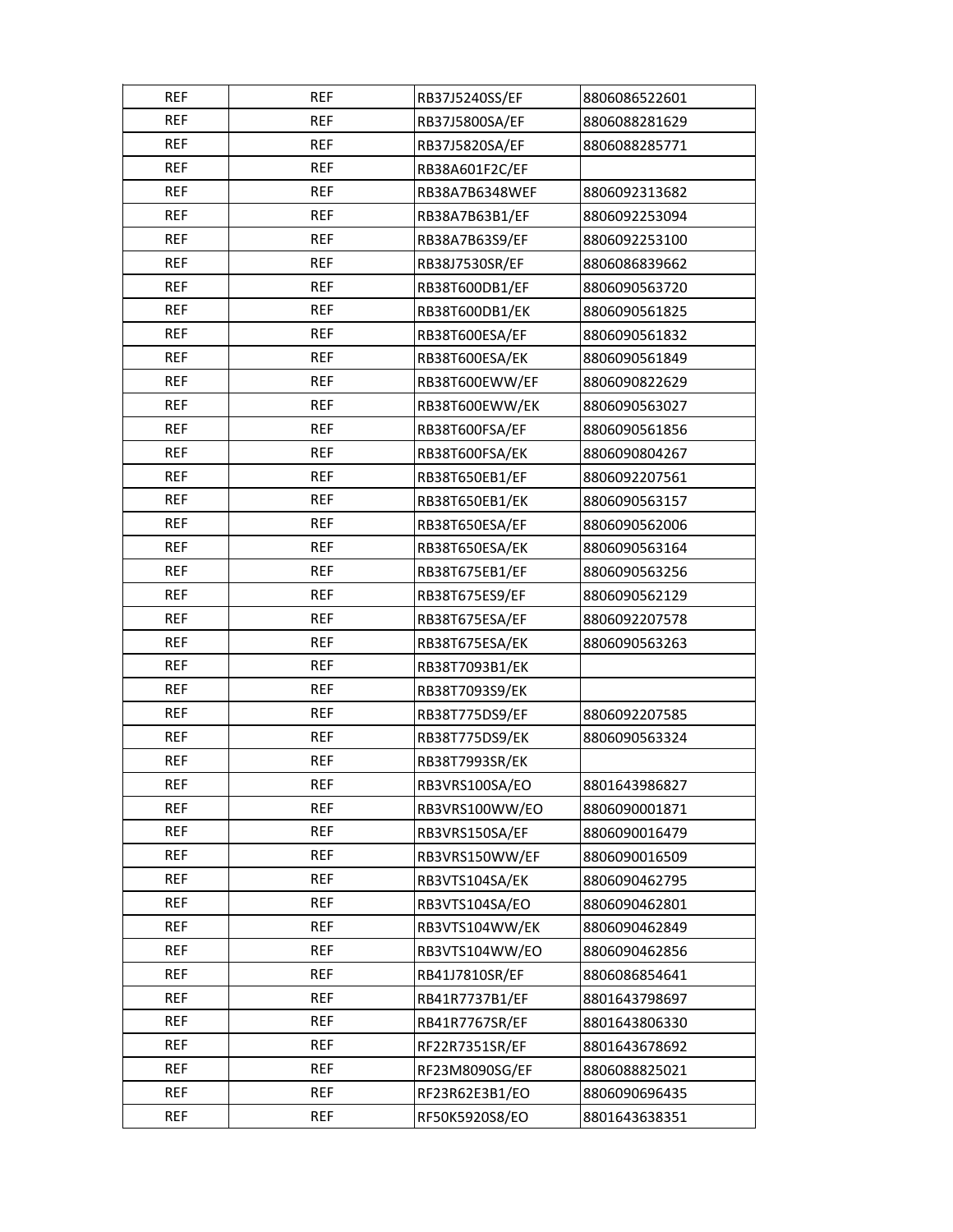| <b>REF</b> | <b>REF</b> | RF50N5970B1/EO | 8806090032646 |
|------------|------------|----------------|---------------|
| <b>REF</b> | <b>REF</b> | RF56A967ESR/EO |               |
| <b>REF</b> | <b>REF</b> | RF56J9041SR/EO | 8806086746847 |
| <b>REF</b> | <b>REF</b> | RF62HERS1/XEO  | 8806085192874 |
| <b>REF</b> | <b>REF</b> | RF65A967ESR/EO | 8806092094734 |
| <b>REF</b> | <b>REF</b> | RH56J6917SL/EF | 8806086548588 |
| <b>REF</b> | <b>REF</b> | RL4353RBASL/EO | 8801643041137 |
| <b>REF</b> | REF        | RL4353RBASL/EZ | 8806092192577 |
| <b>REF</b> | <b>REF</b> | RL435ERBAS8/EO | 8806092118973 |
| <b>REF</b> | <b>REF</b> | RL55VTEBG1/EUR | 8808993889587 |
| <b>REF</b> | <b>REF</b> | RR39M7145S9/EO | 8806088602622 |
| <b>REF</b> | <b>REF</b> | RR39M7565B1/EO | 8801643908393 |
| <b>REF</b> | <b>REF</b> | RS50N3413SA/EO | 8801643258382 |
| <b>REF</b> | <b>REF</b> | RS50N3513SA/EO | 8801643272890 |
| <b>REF</b> | <b>REF</b> | RS53K4400WW/EF | 8806088241340 |
| <b>REF</b> | <b>REF</b> | RS53K4600SA/EF | 8806088241357 |
| <b>REF</b> | <b>REF</b> | RS54N3013SA/EO | 8801643272951 |
| <b>REF</b> | <b>REF</b> | RS57K4000SA/EF | 8806088241463 |
| <b>REF</b> | REF        | RS64R5302B4/EO | 8806092119468 |
| <b>REF</b> | <b>REF</b> | RS64R5302M9/EO | 8806092119475 |
| <b>REF</b> | <b>REF</b> | RS66A8100B1/EF | 8806090805134 |
| <b>REF</b> | <b>REF</b> | RS66A8100S9/EF | 8806090798306 |
| <b>REF</b> | <b>REF</b> | RS68A8840B1/EF | 8806090805608 |
| <b>REF</b> | <b>REF</b> | RS68A8840B1/EZ | 8806092210868 |
| <b>REF</b> | <b>REF</b> | RS68A8840S9/EF | 8806090805622 |
| REF        | REF        | RS68A8840S9/EZ | 8806092210875 |
| <b>REF</b> | <b>REF</b> | RS68A8840WW/EF | 8806090805639 |
| <b>REF</b> | <b>REF</b> | RS68A8840WW/EZ | 8806092210882 |
| <b>REF</b> | <b>REF</b> | RS68A8842SL/EF | 8806090805684 |
| <b>REF</b> | REF        | RS68N8240B1/EF | 8801643181604 |
| <b>REF</b> | <b>REF</b> | RS68N8240S9/EF | 8801643181611 |
| <b>REF</b> | REF        | RS68N8240WW/EF | 8801643181635 |
| <b>REF</b> | <b>REF</b> | RS68N8671SL/EF | 8801643189617 |
| <b>REF</b> | <b>REF</b> | RS7778FHCBC/EF | 8806085041509 |
| <b>REF</b> | <b>REF</b> | RS7778FHCSR/EF | 8806085038295 |
| <b>REF</b> | REF        | RT25HAR4DWW/EO | 8806088409542 |
| REF        | <b>REF</b> | RT32K5030S9/EO | 8806088228020 |
| <b>REF</b> | REF        | RT32K5030S9/EZ | 8806092192638 |
| REF        | <b>REF</b> | RT38K5530S9/EO | 8806088228075 |
| <b>REF</b> | REF        | RT38K5530S9/EZ | 8806092192645 |
| REF        | <b>REF</b> | RT46K6630S8/EO | 8806088402598 |
| <b>REF</b> | REF        | RT46K6630S9/EO | 8806090792410 |
| REF        | REF        | RT46K6630S9/EZ | 8806092192652 |
| <b>REF</b> | <b>REF</b> | RT50K6335SL/EO | 8801643037628 |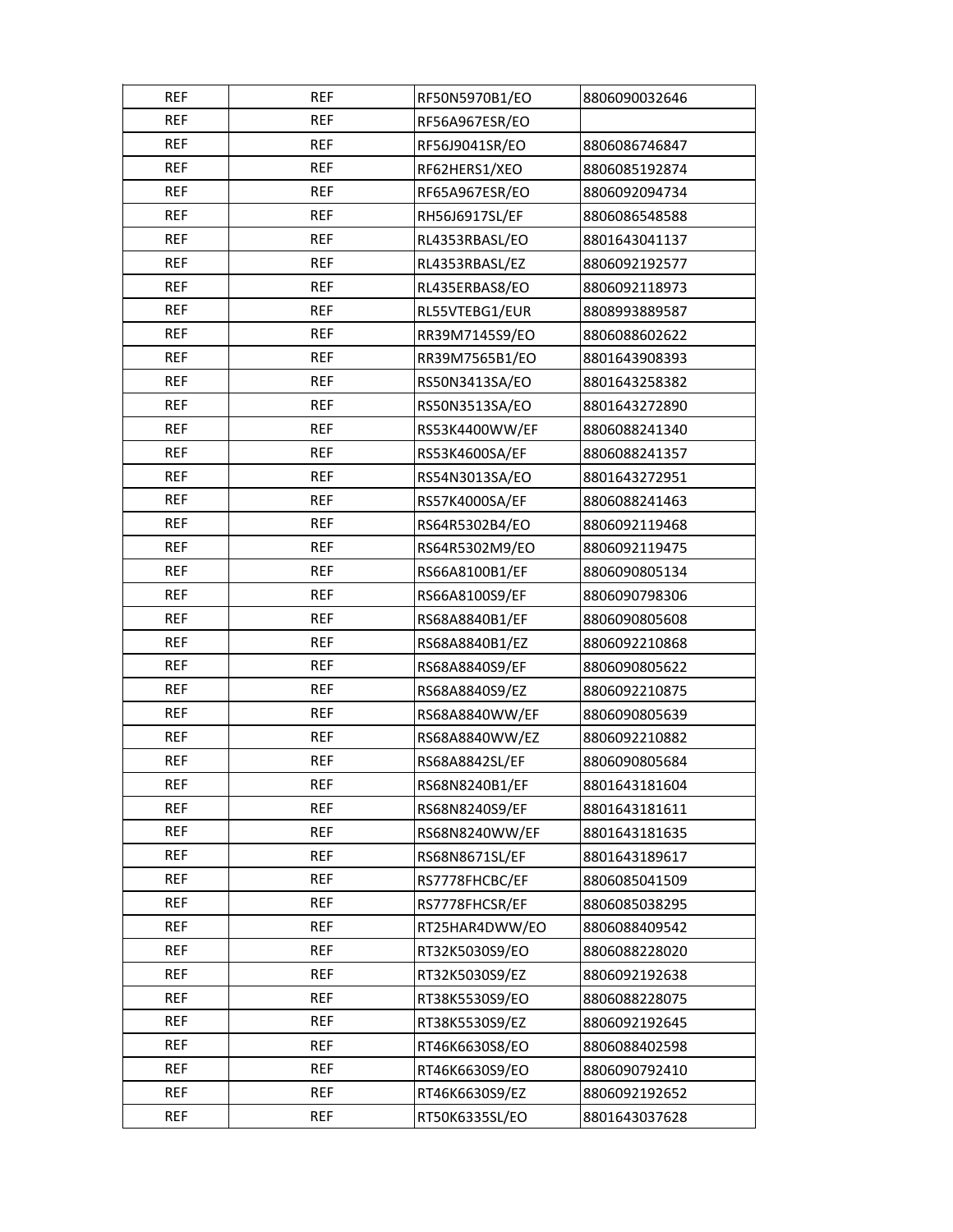| <b>REF</b> | <b>REF</b>            | RT50K633PSL/EO | 8806092119581 |
|------------|-----------------------|----------------|---------------|
| <b>REF</b> | <b>REF</b>            | RT50K633PSL/EZ | 8806092192669 |
| <b>REF</b> | <b>REF</b>            | RT58K7105SL/EO | 8801643108816 |
| <b>REF</b> | <b>REF</b>            | RZ32A748522/EO | 8806092433663 |
| <b>REF</b> | <b>REF</b>            | RZ32M7535B1/EO | 8801643908409 |
| VC         | Robot vacuume cleaner | VR05R5050WK/OL | 8806090111730 |
| VC         | Robot vacuume cleaner | VR10M703HWG/GE | 8806088756158 |
| VC         | Robot vacuume cleaner | VR20J9040WG/GE | 8806088305196 |
| VC         | Robot vacuume cleaner | VR20M707HWS/GE | 8806088763798 |
| VC         | Robot vacuume cleaner | VR30T80313W/GE | 8806092260023 |
| VC         | Robot vacuume cleaner | VR30T85513W/GE | 8806092260054 |
| VC         | Robot vacuume cleaner | VR50T95735W/GE | 8806092260078 |
| <b>WM</b>  | WM                    | WF70F5E5W2W/LE | 8806085408135 |
| <b>WM</b>  | <b>WM</b>             | WW10M86INOA/LE | 8801643183615 |
| <b>WM</b>  | <b>WM</b>             | WW10N644RPW/LE | 8801643804480 |
| WM         | <b>WM</b>             | WW10T654DLH/S7 | 8806090609756 |
| <b>WM</b>  | WM                    | WW60A3120BE/LE | 8806092581883 |
| WM         | <b>WM</b>             | WW60J3083LW1LE | 8806088504520 |
| <b>WM</b>  | <b>WM</b>             | WW65AA626TE/LE | 8806092056589 |
| <b>WM</b>  | WM                    | WW70AA126AE/LE | 8806092056633 |
| WM         | <b>WM</b>             | WW70AA621TE/LE |               |
| WM         | WM                    | WW70AA626AE/LE | 8806092056688 |
| WM         | <b>WM</b>             | WW70J5246FW1AD | 8801643771775 |
| <b>WM</b>  | <b>WM</b>             | WW70J5345MW/LE | 8806088732473 |
| <b>WM</b>  | <b>WM</b>             | WW70J5355FW/AD | 8806088975771 |
| WM         | <b>WM</b>             | WW70J5355MW/AD | 8806088975788 |
| WM         | <b>WM</b>             | WW70K44305W/LE | 8806088504926 |
| <b>WM</b>  | <b>WM</b>             | WW70K5210UW/LE | 8806088194561 |
| WM         | WM                    | WW70K5210UW1AD | 8801643771768 |
| <b>WM</b>  | WM                    | WW70K5210UX/LE | 8806088194103 |
| WM         | <b>WM</b>             | WW70K5210WW/LE | 8806088194264 |
| <b>WM</b>  | <b>WM</b>             | WW70K5210XW/LE | 8806088494418 |
| WM         | <b>WM</b>             | WW70K5410UW/LE | 8806088194592 |
| WM         | WM                    | WW70M644OPW/LE | 8801643158040 |
| <b>WM</b>  | <b>WM</b>             | WW70T4040EE/LE | 8806090604041 |
| WM         | <b>WM</b>             | WW70T4040EE1LE | 8806090609763 |
| <b>WM</b>  | <b>WM</b>             | WW70T4540TE/LE | 8806090605239 |
| <b>WM</b>  | <b>WM</b>             | WW70T552DAW1S7 | 8806090609800 |
| <b>WM</b>  | <b>WM</b>             | WW70T552DAX/S7 | 8806090609817 |
| WM         | <b>WM</b>             | WW70T554DAW/S7 | 8806090607424 |
| WM         | <b>WM</b>             | WW70TA026AE1LE | 8806090609831 |
| WM         | WM                    | WW71T301MWW/LE | 8806090743559 |
| WM         | <b>WM</b>             | WW80A6S28AE/S7 | 8806092834583 |
| WM         | <b>WM</b>             | WW80AA126AE/LE | 8806092056749 |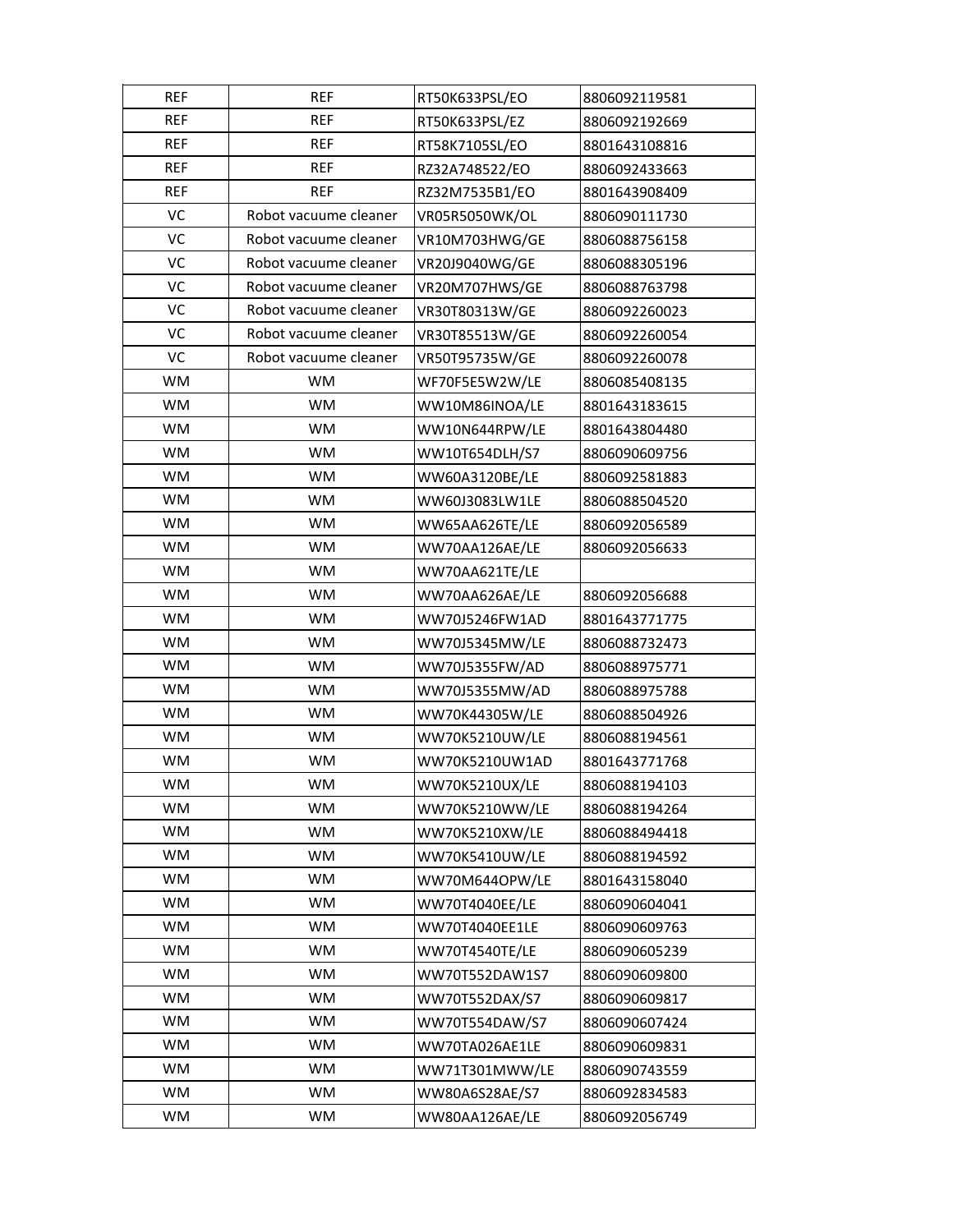| <b>WM</b> | <b>WM</b> | WW80J3283KW/AD | 8806088507859 |
|-----------|-----------|----------------|---------------|
| WM        | <b>WM</b> | WW80J3283KW/LE | 8806086638173 |
| <b>WM</b> | <b>WM</b> | WW80J5355FW/AD | 8806088975795 |
| <b>WM</b> | WM        | WW80J5355MW/AD | 8806088975801 |
| WM        | <b>WM</b> | WW80J5446FW/LE | 8806088705545 |
| WM        | WM        | WW80J5446FX/LE | 8806088732541 |
| <b>WM</b> | <b>WM</b> | WW80K44305W/LE | 8806088504933 |
| <b>WM</b> | <b>WM</b> | WW80K44305W1AD | 8801643990541 |
| <b>WM</b> | <b>WM</b> | WW80K5210UW/LE | 8806088194349 |
| <b>WM</b> | <b>WM</b> | WW80K5210VW/LE | 8806088494432 |
| <b>WM</b> | <b>WM</b> | WW80K5410UW/LE | 8806088194363 |
| <b>WM</b> | <b>WM</b> | WW80K6414QW/LE | 8806088193670 |
| <b>WM</b> | <b>WM</b> | WW80K7415OW/LE | 8806088197890 |
| WM        | <b>WM</b> | WW80M644OPW/LE | 8801643135799 |
| <b>WM</b> | <b>WM</b> | WW80T4020EE1LE | 8806090607516 |
| <b>WM</b> | <b>WM</b> | WW80T4540AE1LE | 8806090609923 |
| <b>WM</b> | WM        | WW80T534DAX/S7 | 8806090604140 |
| <b>WM</b> | <b>WM</b> | WW80T552DAW/S7 | 8806090609930 |
| WM        | WM        | WW80T554DAW/S7 | 8806090609961 |
| <b>WM</b> | <b>WM</b> | WW80T684DLH/S7 | 8806090609978 |
| <b>WM</b> | <b>WM</b> | WW80T754DBH/S7 | 8806090609985 |
| <b>WM</b> | <b>WM</b> | WW80T854DBT/S7 | 8806090604232 |
| <b>WM</b> | WM        | WW80TA026AE1LE | 8806090607745 |
| <b>WM</b> | WM        | WW80TA026TE1LE | 8806090609992 |
| <b>WM</b> | WM        | WW80TA046TE/LE | 8806090610004 |
| <b>WM</b> | <b>WM</b> | WW81T301MWW/LE | 8806090743764 |
| <b>WM</b> | <b>WM</b> | WW8NK52E0VW/LE | 8806090571572 |
| <b>WM</b> | <b>WM</b> | WW90H7410EW/LE | 8806086101875 |
| WM        | WM        | WW90J5446EW/LE | 8806088705552 |
| <b>WM</b> | WM        | WW90K44305W/LE | 8806088504940 |
| <b>WM</b> | <b>WM</b> | WW90K44305W1AD | 8801643990558 |
| <b>WM</b> | <b>WM</b> | WW90K5410WW/LE | 8806088194226 |
| <b>WM</b> | <b>WM</b> | WW90K6414QW/LE | 8806088193878 |
| <b>WM</b> | <b>WM</b> | WW90M644OPX/LE | 8801643158330 |
| <b>WM</b> | <b>WM</b> | WW90M741NOA/LE | 8801643158408 |
| <b>WM</b> | WM        | WW90T4020EE1LE | 8806090607912 |
| <b>WM</b> | WM        | WW90T4540AE1LE | 8806090610127 |
| <b>WM</b> | WM        | WW90T554DAW/S7 | 8806090603440 |
| <b>WM</b> | WM        | WW90T684DLH/S7 | 8806090610158 |
| <b>WM</b> | WM        | WW90T754DBX/S7 | 8806090603495 |
| WM        | WM        | WW90T854DBT/S7 | 8806090610165 |
| WM        | WM        | WW90T986ASH/S7 | 8806090604393 |
| WM        | WM        | WW90TA046TE/LE | 8806090605550 |
| WM        | WM        | WW91T304MBW/LE | 8806090743924 |